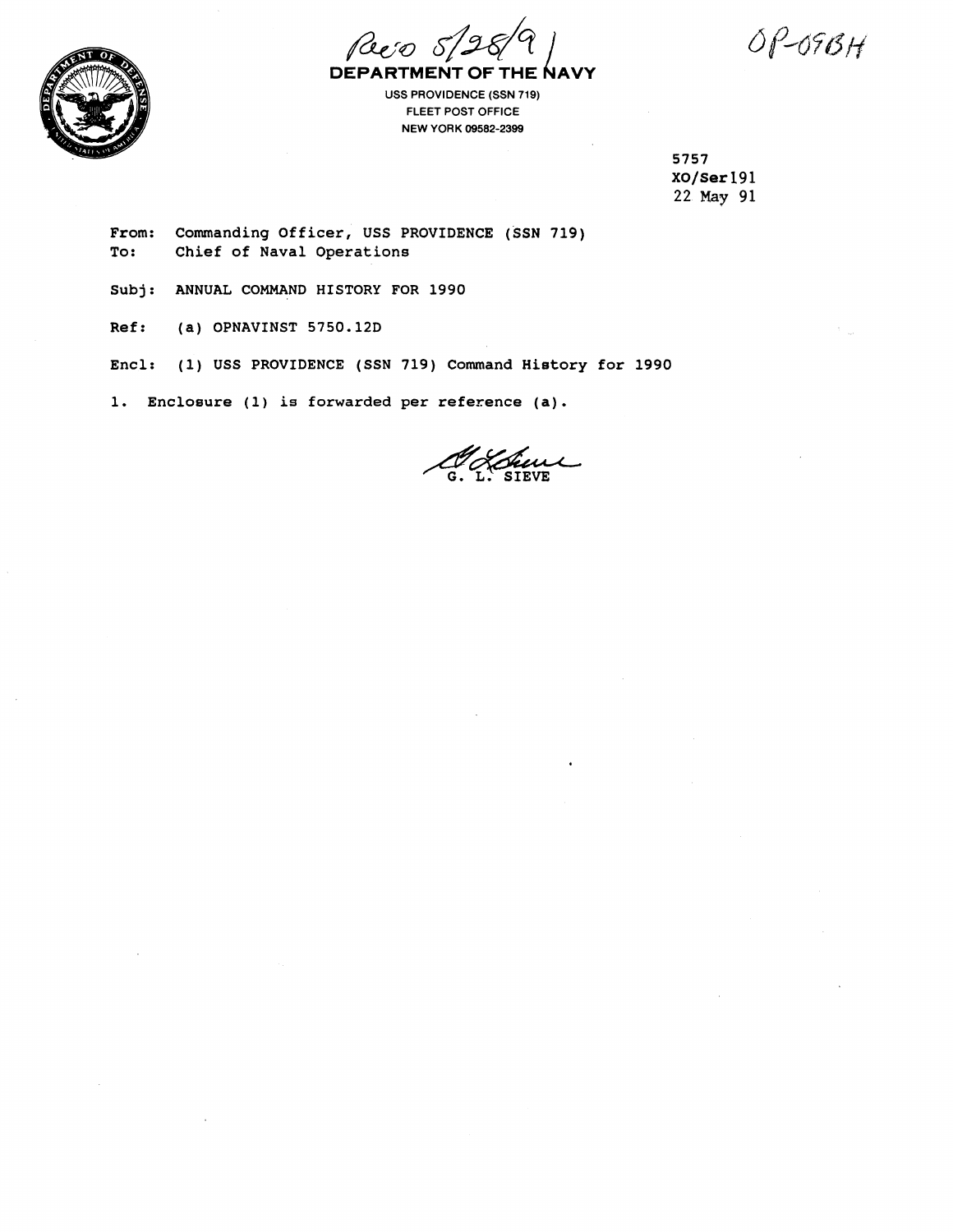## **USS PROVIDENCE fSSN 719) COMMAND HISTORY** - **<sup>1990</sup>**

## **COMMAND COMPOSITION AND ORGANIZATION:**

| Commander Submarine Force<br>U. S. Atlantic Fleet  | Vice Admiral H. G. CHILES, JR. |
|----------------------------------------------------|--------------------------------|
| Commander, Submarine Group TWO                     | Rear Admiral W. P. HOULEY      |
| Commander Submarine Development<br>Squadron TWELVE | Captain F. W. LACROIX          |
| Commanding Officer, USS PROVIDENCE<br>(SSN 719)    | Commander G. L. SIEVE          |

**Homeported: Groton, Connecticut Unit Identification Code: 21029** 

## **CHRONOLOGY:**

**1 JAN** - **8 JAN In port Groton, Connecticut for Selected Restricted Availability (SRA).** 

**8 JAN** - **10 JAN At sea in NBOA's for post SRA sea trials.** 

**11 JAN** - **15 JAN In port Groton, Connecticut for secondary relief valve testing and Command Personnel Management Inspection (CAPMIP). Overall grade: Satisfactory.** 

- **16 JAN 19 JAN At sea in NBOA's to support training for USS PITTSBURGH (SSN 720).**
- **20 JAN 22 JAN In port Groton, Connecticut.**
- **23 JAN 12 FEB At sea for Fleet Services and Tactical Development Operations. Completed Mk 48 Proficiency and Tactical Readiness Evaluation (TRE); overall grade: Average.**
- **13 FEB 16 FEB In port Groton, Connecticut for Nuclear Weapons Acceptance Inspection (NWAI) Technical Assist.**
- **17 FEB 19 FEB In port Groton, Connecticut for upkeep.**

**20 FEB** - **21 MAR At sea for post upkeep trials in NBOA's.** 

- **22 MAR 26 MAR In port Groton, Connecticut.**
- **27 MAR 30 MAR In port Groton, Connecticut for Nuclear Weapons Acceptance Inspection (NWAI). Overall grade: Satisfactory.**

**31 MAR** - **1 APR In port Groton, Connecticut.**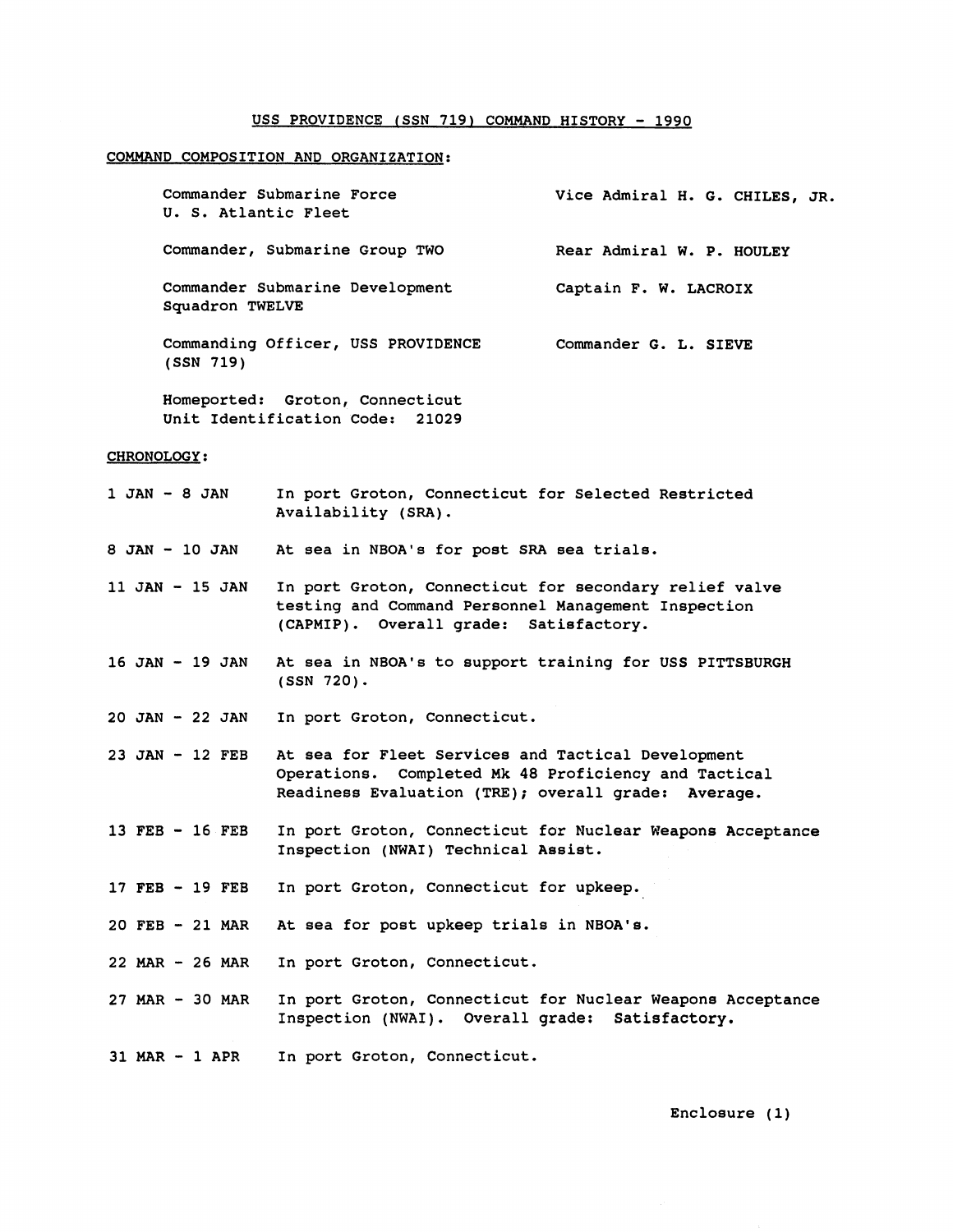## **CHRONOLOGY (Continued):**

| $2$ APR $-6$ APR                | At sea for Pre-Overseas Movement Workup Training in NBOA's.                                                            |  |
|---------------------------------|------------------------------------------------------------------------------------------------------------------------|--|
| $7$ APR $-$ 15 APR              | In port Groton, Connecticut for Pre-Deployment Training at<br>SUBSCOL.                                                 |  |
| 16 APR - 20 APR                 | At sea for Pre-Overseas Movement Certification in NBOA's.                                                              |  |
| $21$ APR - 24 APR               | In port Groton, Connecticut for Pre-Deployment final<br>loadout.                                                       |  |
| $25$ APR $-4$ MAY               | At sea transiting to Mediterranean Sea. Provided services<br>to British surface task force.                            |  |
| 5 MAY                           | In Chop to Mediterranean Sea. Transferred to the<br>operational control of CINCUSNAVEUR and Commander,<br>Sixth Fleet. |  |
| $5$ MAY $-$ 9 MAY               | At sea transiting to Alexandria, Egypt.                                                                                |  |
| 10 MAY - 11 MAY                 | Anchored off Alexandria, Egypt. Rough weather precluded any<br>personnel transfers.                                    |  |
| 12 MAY - 15 MAY ASW Operations. |                                                                                                                        |  |
| <b>16 MAY</b>                   | BSP Alexandria, Egypt.                                                                                                 |  |
| 17 MAY                          | At sea, transiting to Augusta Bay, Italy.                                                                              |  |
| <b>18 MAY</b>                   | BSP August Bay, Italy.                                                                                                 |  |
| 19 MAY - 31 MAY ASW Operations. |                                                                                                                        |  |
| 1 JUN - 12 JUN                  | In port La Maddalena, Italy for upkeep.                                                                                |  |
| $13$ JUN $-$ 14 JUN             | At sea, transiting to Augusta Bay, Italy. RADM Henry G.<br>Chiles, COMSUBGRU EIGHT, observed underway operations.      |  |
| 15 JUN                          | BSP Augusta Bay, Italy.                                                                                                |  |
| 16 JUN - 24 JUN                 | ASW Operations.                                                                                                        |  |
| $25$ JUN - $27$ JUN             | In port Lisbon, Portugal for port visit.                                                                               |  |
| 28 JUN - 12 JUL                 | Operations in support of COMSIXTHFLT objectives.                                                                       |  |
| 13 JUL - 18 JUL                 | In port Toulon, France for port visit.                                                                                 |  |
| 19 JUL - 26 JUL                 | Coordinated MPA Operations.                                                                                            |  |
| $27$ JUL $-6$ AUG               | In port La Maddalena, Italy for voyage repairs to MS-1.                                                                |  |
| $\overline{\mathbf{2}}$         |                                                                                                                        |  |